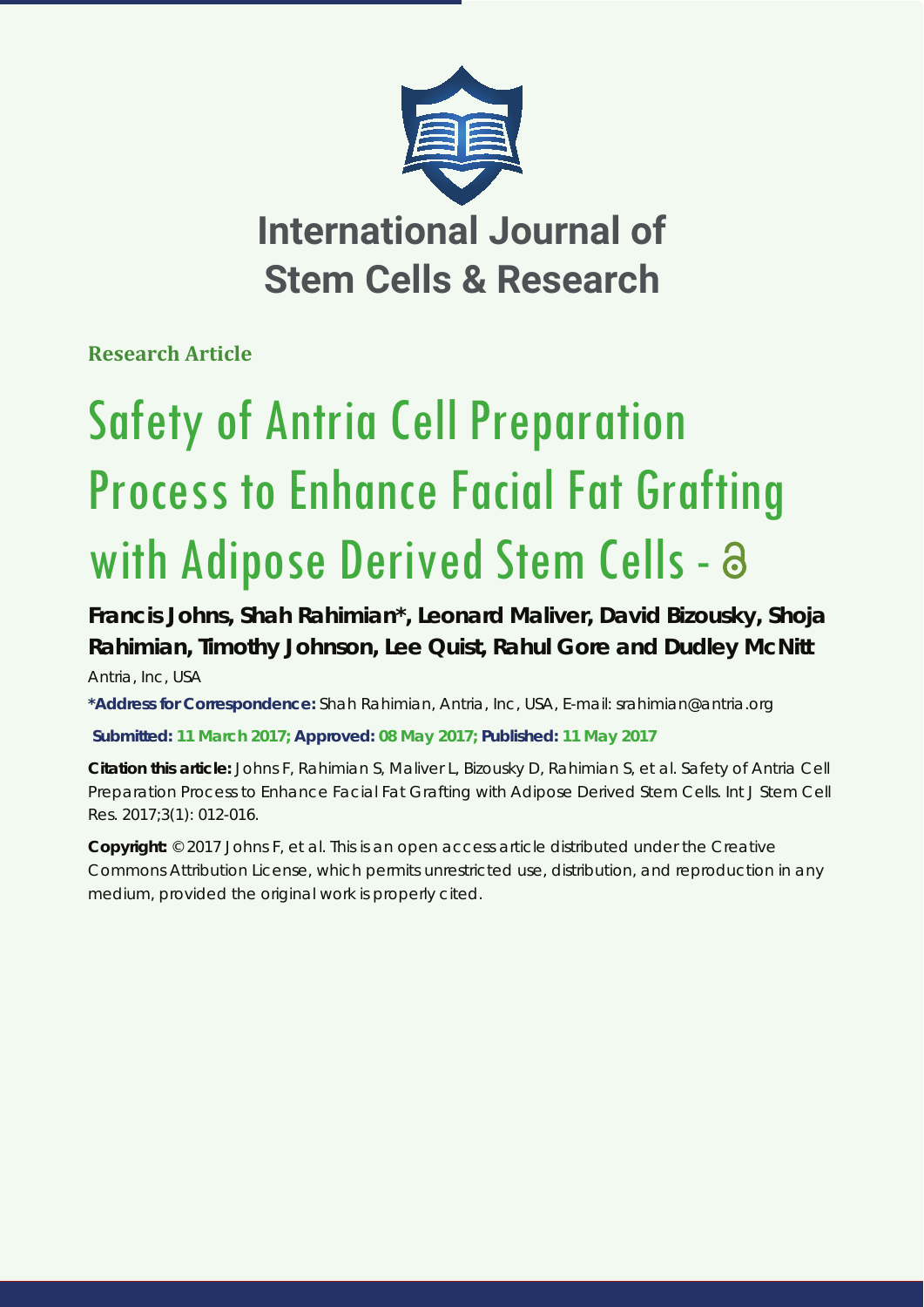## **ABSTRACT**

The use of adipose tissue transfer in plastic and reconstructive surgery is not new and has been studied for more than a century but problems such as unpredictability in results and a low rate of graft survival due to partial necrosis were always among major concerns [1]. However, emerging information regarding the potential of adipose derived stem cells, new methods of cell extraction, graft preparation and injection techniques have increased the popularity of fat transfer and the efforts toward development of cell based therapies for various diseases from Adipose Derived Stem Cells (ADSC's) and Stromal Vascular Fraction (SVF) of the adipose tissue. Although the mechanism of action of those stem cells is not fully known, their paracrine activities and transformation to various cell types can be responsible for reported clinical outcomes [1,2]. Many clinicians and researchers report better outcomes in fat grafting upon addition of SVF cells [1,2]. This study aims to investigate the long-term (3 years) safety of Antria's cell preparation process utilizing a digestive enzyme in SVF assisted fat grafting. The outcomes of this study was utilized to conduct further safety and efficacy studies to obtain regulatory and marketing approval for a novel SVF extraction method in the US.

## **BACKGROUND**

Facial lipoatrophy has been observed in a variety of patient populations [3]. Lipoatrophy is diagnosed by a progressive loss of tissue in the face over time. Lupus erythematosus profundus and scleroderma en coup de sabre are diseases that give rise to facial lipoatrophy. As a result of aging, the face also loses natural contour, bone, and muscle structure [4]. Treating facial lipoatrophy can be an economically damaging and time constraining process. An alternative therapy can be dermal filler. However the cost, need for repeated injections and adverse events such as skin discolorations, early injection-related events, and immediate and delayed hypersensitivity reactions, unequal distribution of the filler, pain, short-term results, skin necrosis, and granuloma infections demonstrate the need for safer therapies for this indication [5-9].

Facial lipoatrophy can affect underlying bones and can contribute to the malposition of the lower eyelid with lateral bowing and sclera exposure [10]. Soft tissue atrophy in the face occurs due to a depression over the anterior mandibular groove [11]. Neither of these symptoms can be overcome by facelift techniques. Muscles, especially the zygomaticus and orbicular is oculi, begin to continuously relax with aging and can lead to the commonly observed droop in the midface [4]. Thus far there are no medical treatments to completely correct facial lipoatrophy. The applications to pursue should be multi-dimensional and should not only yield to facial lipoatrophy but also cosmetic facial enhancements, traumatic deformities, hemi facial atrophy, HIVassociated lipodystrophy, post liposuction irregularities, and others. Autologous SVF-assisted lipoinjection is an alternative for various augmentation processes including facial fat grafting and its efficacy was demonstrated by Yoshimura, et al. [1]. Non-SVF supplemented facial fat grafting generally entails fat obtained via liposuction in order to subsequently administer lipoinjections to a region requiring soft tissue augmentation. Soft tissue augmentation is frequently used to augment the breast during instances in which the breast tissue portrays inborn or acquired defects [12]. However, traditional fat grafting procedures used to generate facial rejuvenation and breast augmentation produce unpredictable results and are characterized by low graft survival rates due to partial necrosis [13,14].

Our preclinical work demonstrated that Antria's Adipolyx kit and methodology was able to extract SVF cells confirmed by CD marker assessment of CD31, CD34, CD44, CD45, CD90 and CD140 surface markers (table 1). The average nucleated cell count was 6.6 x  $10^5$  / ml with an average of 78% viability. We utilized the same kit and methodology to assess the safety of this process under and Food and Drug Administration (FDA) approved Investigational New Drug (IND) application process.

| Table 1: Immunophenotyping of SVF cells. |                       |
|------------------------------------------|-----------------------|
| <b>Cell Marker</b>                       | Mean $(\%)$ $\pm$ SDs |
| CD <sub>31</sub>                         | $14.25 \pm 2.2$       |
| CD <sub>34</sub>                         | $4.25 \pm 2.1$        |
| CD44                                     | $68.5 \pm 2.1$        |
| CD45                                     | $35.25 \pm 12$        |
| CD <sub>90</sub>                         | $91 \pm 2.9$          |
| CD140                                    | $37.25 \pm 5.2$       |

## **MATERIALS AND METHODS**

#### **Study population**

Eligible subjects already scheduled for a liposuction and a facial fat grafting procedure as a standard of care and elect to participate in the aforementioned study.

Inclusion Criteria

- 1. Female or Male, Age 30 to 70 years old
- 2. Subjects eligible for liposuction and facial fat grafting procedures for cosmetic purposes and facial atrophy.
- 3. Subjects require augmentation to the infra-malar region. Furthermore, facial engraftment to additional, non-study related regions is optional, but not required.
- 4. Inframalar Atrophy Assessment Scale of 2 to 4
- 5. Facial volume defect range: 2 to 10 ml
- 6. BMI between and including 22 and 29
- 7. Able to understand and provide written and verbal informed consent
- 8. Fitzpatrick Scale 1 to 6

#### **Exclusion criteria**

- 1. Taking or have taken NSAIDs within last two weeks or corticosteroids within the last six weeks prior to screening
- 2. Diagnosis of any of the following medical conditions:
- Active malignancy (diagnosed within 5 years), except for treated non-melanoma skin cancer or other non-invasive or in-situ neoplasm (e.g. cervical cancer)
- Active infection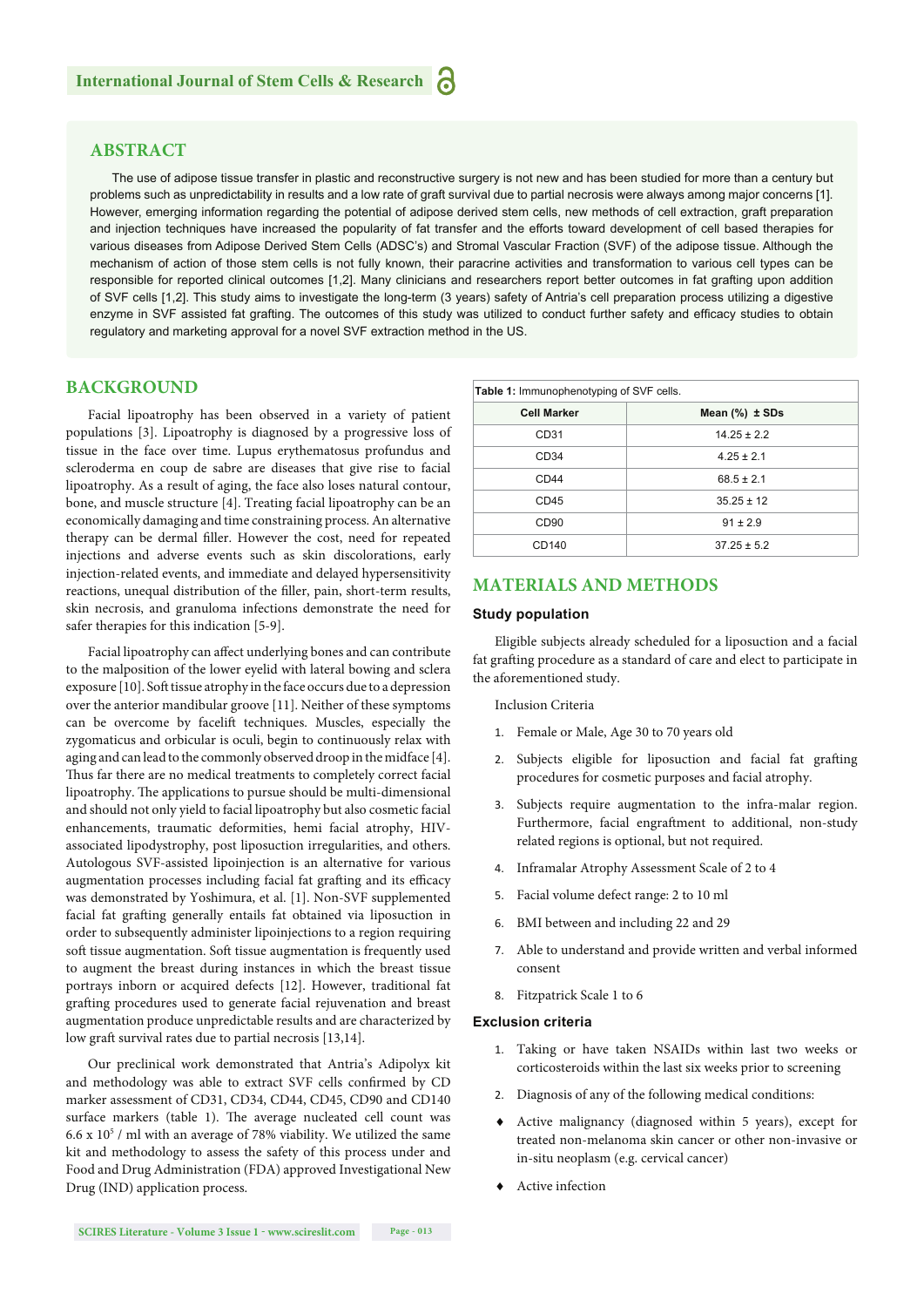## **International Journal of Stem Cells & Research**

- Type I or Type II Diabetes
- Skin/Bone deformities in the face, including scaring or hyper pigmentation within the graft site.
- 3. Subjects who were unlikely to comply with the protocol (e.g., uncooperative attitude, inability to return for subsequent visits, dementia, and/or otherwise considered by the Investigator to be unlikely to complete the study)
- 4. Subjects with a known drug or alcohol dependence within the past 12 months as judged by the Investigator
- 5. Dermal fillers or facial reconstruction within the past 24 months, Subjects must also refrain from such procedures during the duration of the study.
- 6. Subjects with major illnesses involving the renal, hepatic, cardiovascular, and/or nervous systems.
- 7. Subjects with elevated kidney and/or liver functions
- 8. Any other disease condition or laboratory results that in the opinion of the investigator may be clinically significant and render the subject inappropriate for the study procedure(s), may alter the accuracy of study results, or increase risk for subjects.
- 9. Subjects with life-expectancies less than 9 months
- 10. Subjects with known collagenase allergies
- 11. Subjects with idiopathic or drug-induced coagulopathy
- 12. Pregnant females
- 13. On radiotherapy or chemotherapy agents
- 14. Taking strong CYP450 inhibitors, which cannot be stopped during the screening, such as protease inhibitors (ritonavir, indinavir, nelfinavir, saquinavir), macrolide antibiotics (clarithromycin, telithromycin), chloramphenicol, azole antibiotics (ketoconazole, itraconazole) and nefazodone.
- 15. Subjects with a history of keloids or hypertrophic scar formations
- 16. Previous treatment with any synthetic fillers in the inframalar area

## **STUDY PROCEDURES**

## **Liposuction**

Upon signing the informed consent and completion of screening procedures, eligible subjects underwent a gentle (less than 1 atmosphere) liposuction procedure from Hips and Abdominal area utilizing a standard cannula and a conventional liposuction machine to aspirate fat tissue. Approximately 25 ml - 100 ml of lipoaspirate was extracted for the formulation of a graft -SVF mixture. Prior to liposuction, the abdominal wall was irrigated with a sterile tumescent solution which consists of 1% lidocaine and 1mg / 1000 ml epinephrine in normal saline solution. This is a standard of care to facilitate the aspiration process and to reduce the bleeding and pain after the procedure.

## **SVF isolation protocol**

The isolation protocol utilizes Antria Cell Preparation Process and the Adipolyx kit (see the contents in table 2) to extract the desired SVF from adipose tissue acquired from lipoaspirate. The protocol consists of three major processes: preparation, incubation, and washing. A portion of the lipoaspirate was collected and subject to the preparation, incubation and washing processes. The isolation protocol approximately requires 60-90 minutes and occurs in a sterile (operating) room.

#### **SVF preparation process**

All research and medical staff followed universal precautions including appropriate scrubs, shoe covers, masks, gloves and other standard policies of the operating room to prevent contamination.

The gentle liposuction occurs as the standard of care and the lipoaspirate was directly collected within 50 ml syringes that were appropriately marked and labelled with subject's number. Half of the collected lipoaspirate was utilized for SVF extraction and the other half as the graft. 50 ml syringes containing the lipoaspirate were centrifuged at 3200 rpm for 5 minutes to remove free oils, erythrocytes, small cellular debris, and some of the tumescent solution. Centrifugation yields three distinctive layers: A yellow liquid containing free fat on the top, a white-yellow fat layer in the middle, and red fluid containing erythrocytes, leukocytes, and other tissue cells at the bottom. The top and bottom layers were removed via suction of the top layer and pushing out the bottom part. The middle layer, which contains the SVF and adipose tissue, was subjected to collagenase digestion in order to separate mature adipocytes and SVF cells. The collagenase in a frozen powder formation was reconstituted by adding 5 ml of Antrialyte and 95 ml of saline to reach a total volume of 100ml to reach an enzyme concentration of 0.04 mg / ml. An equal volumetric amount of this solution was transferred to the syringe containing lipoaspirate for enzymatic digestion. Type I and II collagenase dissociate ADSC's from adipocytes and endothelial cells of the vasculature. Trypsin also supports this dissociation, targets the larger fibrous tissue parts and facilitates further processing of the fat through luer-lock syringes and needs.

#### **Incubation process**

After manual blending of syringes, enzymatic digestion was performed at 37°C in a shaking incubator for 30 minutes. The tissue suspension was centrifuged for 4 minutes at 200 g and dissociated fat (supernatant) was removed from the top of the mixture. The aforementioned centrifugation allowed the unnecessary mature adipocytes and connective tissue to separate from the SVF [1].

#### **Washing process**

The washing process was performed to remove any residual enzyme and RBC's. By adding 20 ml of 5 % dextrose solution and centrifugation for 4 minutes at 200 g. The wash fluid was removed along with remaining adipocytes from the top layer and the same process was repeated 2 more times. The final SVF was collected from the bottom of the syringe.

#### **SVF acceptance criteria**

We utilized an automated cell counter (Luna stem) and counted

| <b>Table 2: Contents of Adipolyx.</b> |                                          |  |
|---------------------------------------|------------------------------------------|--|
| Content                               | <b>Details</b>                           |  |
| Type I and II Collagenase             | GMP grade, no animal origin              |  |
| Trypsin                               | GMP grade                                |  |
| Antrialyte                            | Sterile mixture of Saline, Mg, Ca and Zn |  |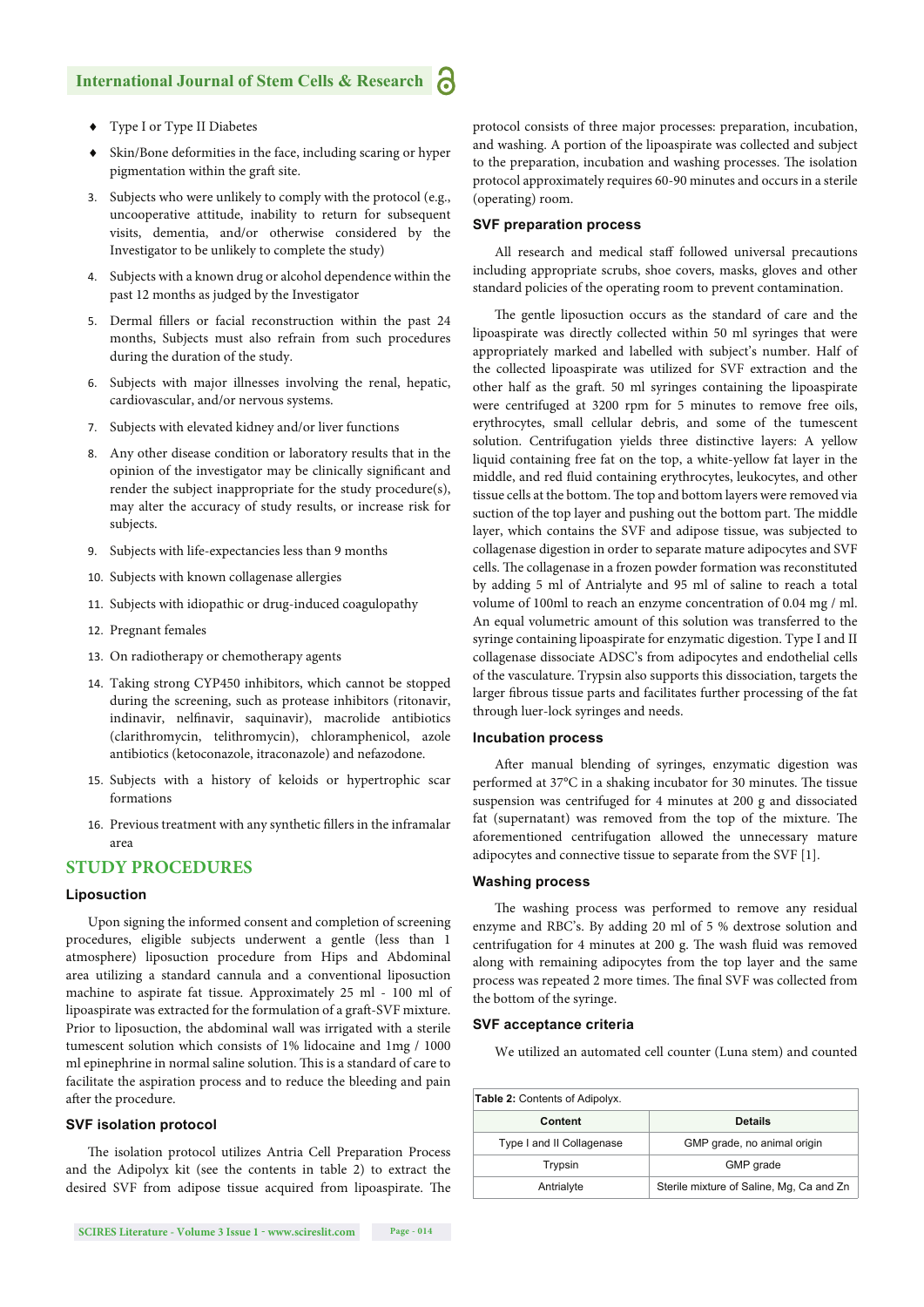## **International Journal of Stem Cells & Research**

the total number cells and nucleated cells and their viability in the operating room and before administration of the graft. The acceptance criteria were viability equal to or greater than 70 % and a minimum of 5 x 10<sup>5</sup>nucleatedcells / ml. A sample of each aliquot was sent to an independent laboratory for 14 days sterility testing and Mycoplasma testing after the procedure. The 14 days sterility testing and Mycoplasma testing were regulatory and quality assurance requirements.

#### **Graft preparation process**

The extracted SVF (average volume of  $2.5 - 3$  ml) was evenly mixed with the fat graft via 2 luer-lock connecting sterile syringes.

#### **Fat grafting process**

An average Graft Volume of 17.3 ml was administered to the Malar, Inframalar, Oral Commisure, Nasolabial, Lips, and Glabella areas via a Coleman 19 gage cannula during the same surgical operation with liposuction.

## **STUDY DESIGN**

In this phase 1, open label, single arm study; patients with facial atrophy that were eligible for facial fat grafting were enrolled. In order to reduce the risk and to comply with the regulatory requests the BMI was between (and including) 23 and 28 and the graft volume was restricted between 1 - 50 ml.

#### **Safety assessments**

- Physical Examinations
- Vital Signs, Weight and Height, Body Mass Index (BMI) measurements
- 12-lead ECGs
- Laboratory testing: Complete blood count, blood chemistry and urinalysis
- Other Evaluations: a 14 days sterility testing and Mycoplasma testing
- Collection of all adverse events, serious adverse events and medical treatments

## **RESULTS**

6 patients (one male and 5 female) were enrolled into the study. The median age was 51.

All subjects returned to the study site for follow up visits and long term follow up was performed via phone calls and reviewing of medical records for 3 years post-op. All patients completed their follow up visits: No serious adverse events were observed.

Only one case of urinary Tract Infection was reported which was assessed as not related to the study.

No significant Post op swelling and pain were observed and no additional medical interventions were required. No positive culture from Mycoplasma or 14 days sterility testing was observed.

#### **Cell count and viability results**

All grafts met the acceptance criteria with an average nucleated cell count of 5.38 x  $10^5$  (SD: 1.01) and an average cell viability of 74.5 (SD: 2.07).

## **Clinical outcomes**

This study was a safety study only and was not designed to assess efficacy. However, all subjects completed their standard of care clinical evaluation visits with the investigator and no further treatment for their facial atrophy was required.

## **DISCUSSION**

SVF assisted fat grafting is a relatively safe procedure that has the potential to improve fat grafting outcomes and many other regenerative cell therapies [15]. In order to demonstrate its efficacy, more controlled clinical trials are needed. The result of this study was utilized to conduct further safety and efficacy studies by our team at Antria, Inc. More precise equipment such as 3-D camera's and software to measure the subcutaneous fat before and after the procedure and blinded investigators to assess the clinical improvement scales and biopsy and histological evaluations were utilized to demonstrate the efficacy in those studies that were still ongoing as this report was being prepared.

## **ACKNOWLEDGEMENTS**

The study team would like to thank the following individuals for their efforts and assistance with this important project:

- Sarah Boyer, Sarah Boyer, MHA, MS
- Guy Leone, MD
- Rebecca Geiger PA-C
- Susan Schaffner, RN

## **SUMMARY**

A phase one, open label study to demonstrate the safety of Antria cell preparation process in healthy individuals undergoing facial fat grafting enhanced with autologous, Stromal Vascular Fraction (SVF) of the adipose tissue.

## **Disclosure**

Authors have stocks and ownership in Antria, Inc.

#### **REFERENCES**

- 1. Yoshimura K, Sato K, Noriyuki A, Masakazu K, Hirohi T, Inoue K, et al. Cellassisted lipotransfer for facial lipoatrophy: efficacy of clinical use of adiposederived stem cells. American society for dermatologic surgery. 2008; 34: 1178-1185. https://goo.gl/BebXpt
- 2. Zhu M, Zhou Z, Chen Y, Schreiber R, Ransom JT, Fraser JK, et al. Supplementation of fat grafts with adipose-derived regenerative cells improves long-term graft retention. Ann plast surg. 2010; 64: 222-228. https:// goo.gl/1P6ssU
- 3. Ascher B, Coleman S, Alster T, Bauer U, Burgess C, Butterwick K, et al. Full scope of effect of facial lipoatrophy: A framework of disease understanding. Dermatologic Surgery. 2006; 32: 1058-1069. https://goo.gl/2IfLMj
- 4. Donath, Alexander S, Glasgold, Robert A, Glasgold, Mark J. Volume loss versus gravity: New concepts in facial aging. Current Opinion in Otolaryngology & Head and Neck Surgery. 2007; 15: 238-243. https://goo.gl/ aMTzGk
- 5. Johl SS, Burgett RA. Dermal filler agents: a practical review. Curr Opin Ophthalmol. 2006; 17: 471-479. https://goo.gl/GeidtY
- 6. Murray CA, Zloty D, Warshawski L. The evolution of soft tissue fillers in clinical practice. Dermatol Clin. 2005; 23: 343-363. https://goo.gl/0c1Xgf
- 7. Broder KW, Cohen SR. An overview of permanent and semipermanent fillers. Plast Reconstr Surg. 2006; 118: 7S-14S. https://goo.gl/bPaeSE